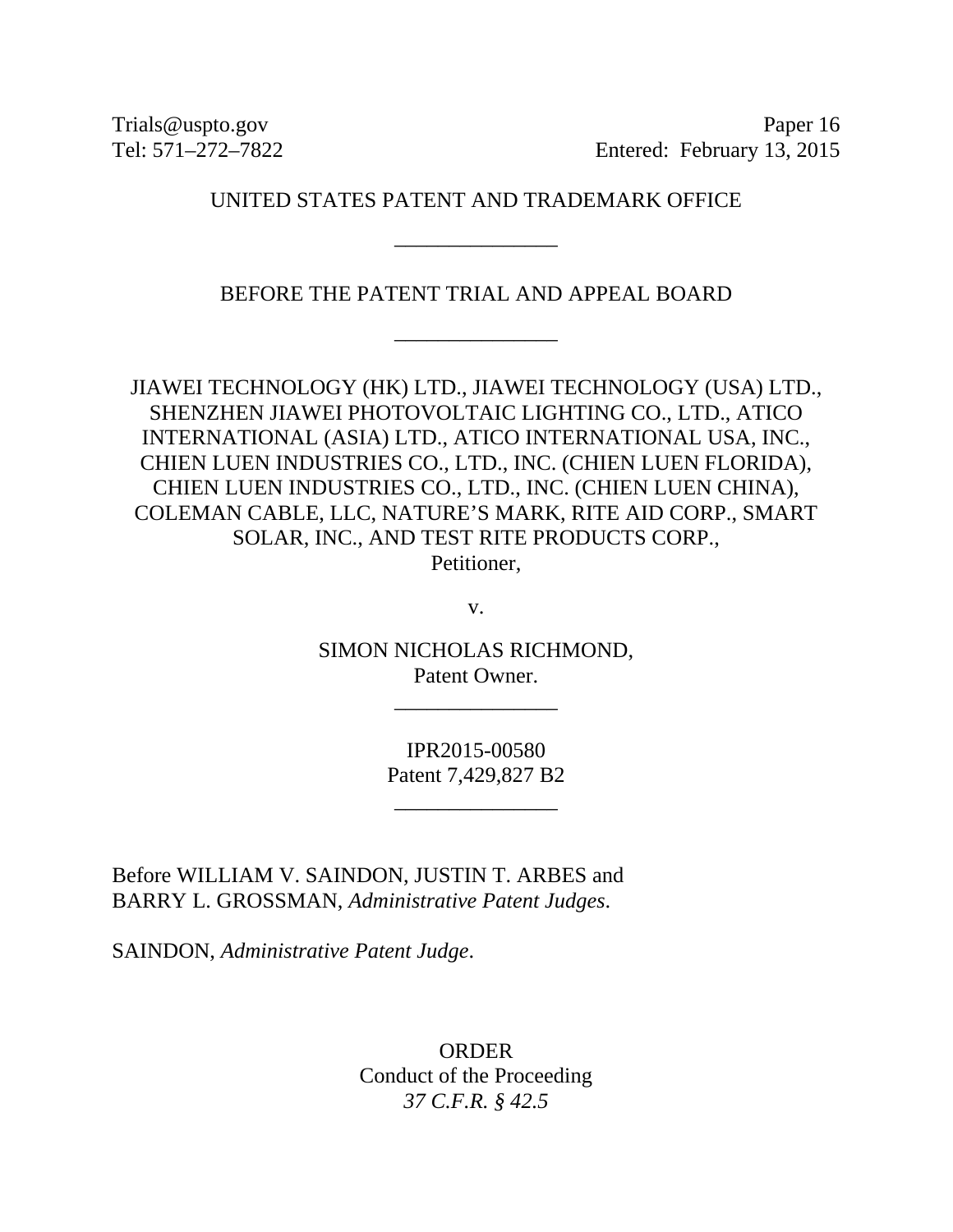## I. DISCUSSION

On January 16, 2015, Petitioner requested joinder of IPR2015-00580 and IPR2014-00938. IPR2015-00580 seeks to address four claims on which review was denied in IPR2014-00938. Petitioner is seeking to expedite Patent Owner's preliminary response period in IPR2015-00580. We have the authority to expedite a preliminary response under 37 C.F.R. § 42.5(c)(1) ("Times set by rule . . . may be modified by order.").

We held a conference call on February 11, 2015, during which time we heard the views of both sides on the matter. For the following reasons, we grant Petitioner's request to expedite Patent Owner's preliminary response.

The issue in IPR2015-00580 is largely the same as the issue in IPR2014- 00938. Patent Owner addressed Petitioner's asserted ground that claims 31-34 of the '827 patent would have been obvious in view of Chliwnyj and Wu in the Preliminary Response filed in IPR2014-00938. Petitioner now asserts that claims 31-34 would have been obvious in view of Chliwnyj, Wu, and Lau. The new reference, Lau, was at issue in IPR2014-00938 with respect to another claim. Accordingly, the new ground involves only four claims and is substantially similar to the old ground, with the addition of a new reference with which Patent Owner is familiar already. Thus, we determine it would not overly burden Patent Owner to file its preliminary response expeditiously.

In addition, if we were not to expedite Patent Owner's preliminary response and then later grant joinder, it would require significant scheduling changes in IPR2014-00938. For example, Patent Owner would likely have to engage in a second round of discovery because Due Date 1 in IPR2014-00938 (March 23, 2015) would have passed.

2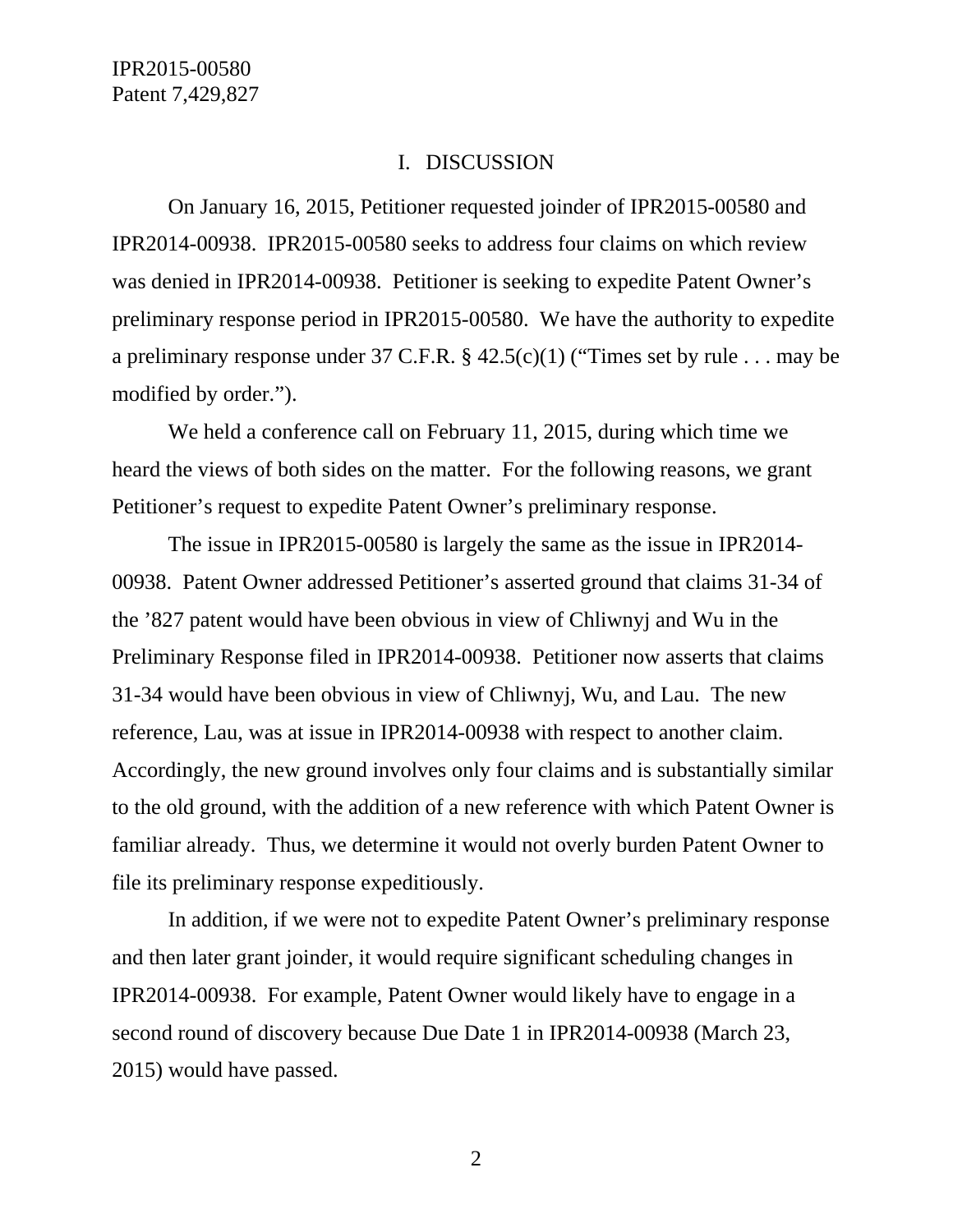## IPR2015-00580 Patent 7,429,827

We are to construe our rules "to secure the just, speedy, and inexpensive resolution of every proceeding." 37 C.F.R. § 42.1(b). Weighing the above considerations, we determine the most efficient and least burdensome path in this case and in IPR2014-00938 is to set Patent Owner's preliminary response in IPR2015-00580 to be due no later than March 16, 2015.

We are mindful that this may affect the parties' preparation in IPR2014- 00938 and we encourage the parties to confer and to stipulate to new due dates in that proceeding if the need arises.

We also hereby authorize Petitioner to submit, at its option, a reply to Patent Owner's Opposition to Petitioner's Motion for Joinder, should Patent Owner file an opposition to that Motion. The reply is limited to no more than 5 pages and is due by March 16, 2015.

## II. ORDER

In view of the foregoing, it is hereby:

ORDERED that Patent Owner's Preliminary Response must be uploaded into PRPS no later than March 16, 2015; and

FURTHER ORDERED that Petitioner is authorized to submit a reply to Patent Owner's Opposition to Petitioner's Motion for Joinder of no more than 5 pages by March 16, 2015.

3